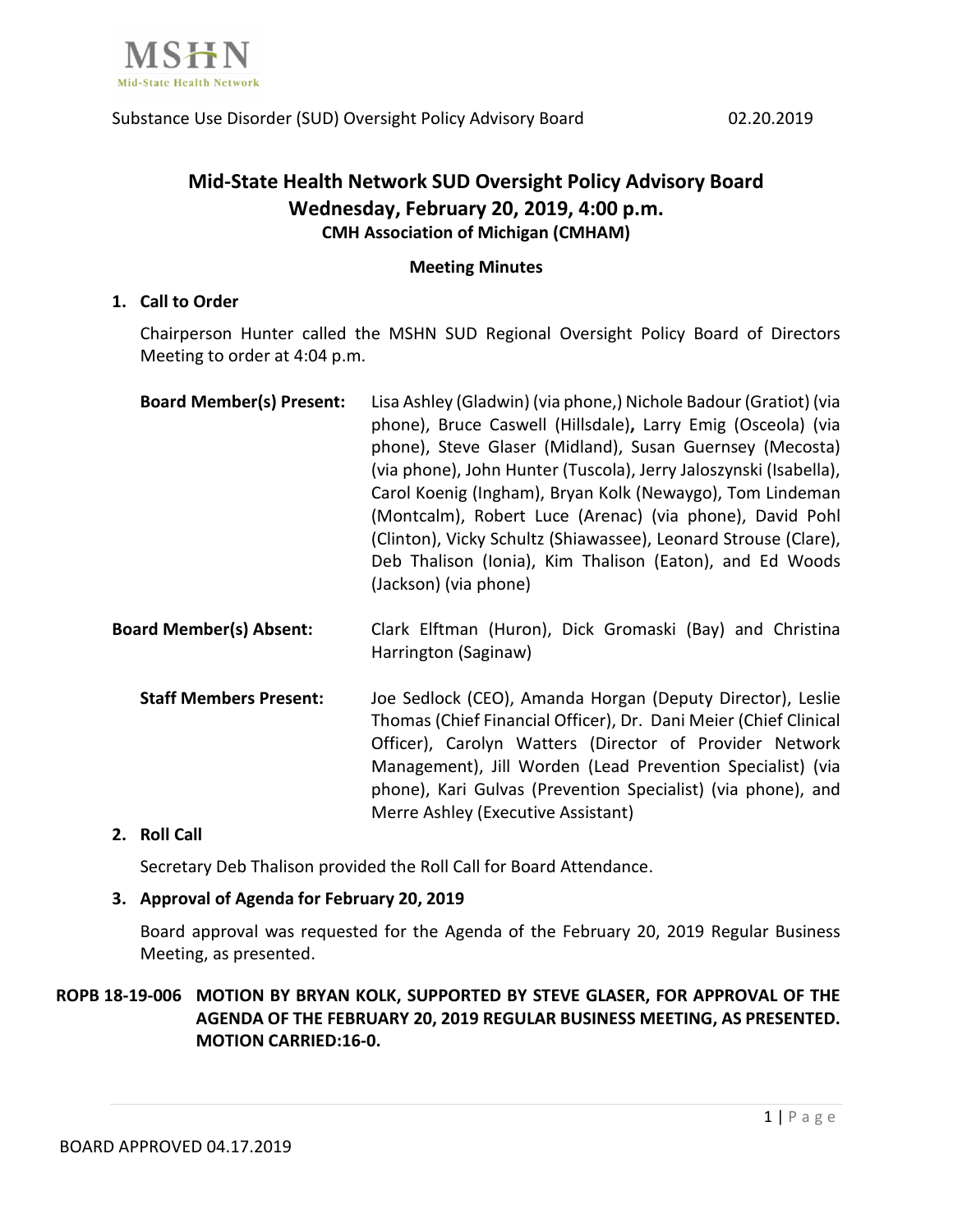

#### Substance Use Disorder (SUD) Oversight Policy Advisory Board 02.20.2019

# **4. Approval of Minutes from the October 17, 2018 Regular Business Meeting** Board approval was requested for the draft meeting minutes of the October 17, 2018 Regular Business Meeting, as presented.

# **ROPB 18-19-007 MOTION BY LARRY EMIG, SUPPORTED BY VICKY SCHULTZ, FOR APPROVAL OF THE MINUTES OF THE OCTOBER 17, 2018 REGULAR BUSINESS MEETING, AS PRESENTED. MOTION CARRIED: 16-0.**

### **5. Public Comment**

There was no public comment**.**

Ms. Carol Koenig arrived at 4:08 p.m.

### **6. Board Chair Report**

Chairman Hunter recognized two new advisory board appointees, and welcomed them to their first meeting:

- Mr. David Pohl (Clinton County) appointed to fill the seat vacated by Kam Washburn
	- o Attending in person, Mr. Pohl participated in board member orientation with Chairman Hunter and Deputy Director Amanda Horgan just prior to the day's meeting
- Ms. Nichole Badour, appointed by Gratiot County to fill Sabrina Sylvain's seat, attending her first meeting via phone.

Chairman Hunter referenced the updated SUD Oversight Policy Advisory Board Roster, provided as information only.

#### **7. Deputy Director Report**

Ms. Amanda Horgan provided information and overview of materials included in board meeting packets on the following topics:

- FY2019 PA2 Receipts & Payments
	- o Expect payment from the Department of Treasury to the Counties in April
- FY2019 PA2 Use of Funds by County and Provider (7B) through December 2018
- FY18 SUD Financial Summary Report, as of September 2018
	- o Final FY18 report to support preliminary summary provided at the board's October 17, 2018 meeting.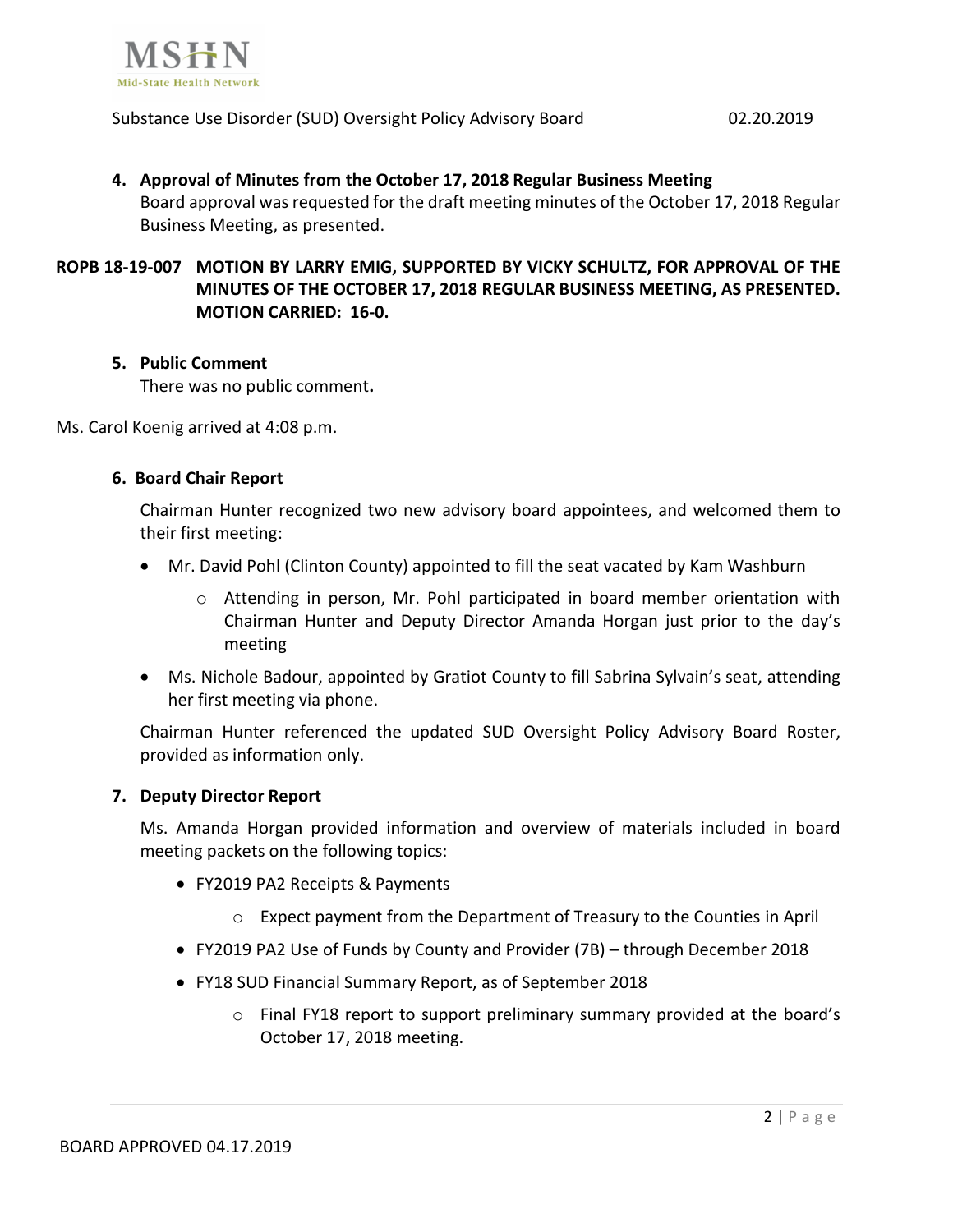

- o Summary: Majority of surplus in the block grant will be approved by MDHHS for continuation in 2019 and will result in no lapse of block grant funds
	- Medicaid Surplus will be used help fund deficit in Healthy Michigan
	- MSHN Internal Savings Fund (ISF) on behavioral health side will help fund the Medicaid deficit
- FY19 SUD Financial Summary Report, as of December 2018
- State Opioid Response Award 12.01.2018-09.30-2020
- Prevention Outcome Survey Project 03.01.2019-09.30.2019
	- o Limited in scope, the survey targets population of high-risk students/youth to identify substance use and their perceived risk of using said substance;
	- $\circ$  Project funding will be used to reimburse providers using the survey, however due to narrow scope, it is unlikely all funds will be expended

Ms. Susan Guernsey joined the meeting via phone at 4:25 p.m.

### **8. 2019 Intergovernmental Agreement (Addendum)**

Ms. Horgan provided background and information on the addendum, recommended for board approval to distribute to county commissions of the region.

# **ROPB 18-19-008 MOTION BY BRUCE CASWELL, SUPPORTED BY JERRY JALOSCZYNSKI TO APPROVE THE 2019 INTERGOVERNMENTAL AGREEMENT ADDENDUM, AND DISTRIBUTE TO COUNTY COMMISSIONS OF THE REGION. MOTION CARRIED: 18-0.**

#### **9. Operating Update**

Dr. Dani Meier provided updates and information on the following:

- Notification of Funding Availability (NOFA) Spending & Outcomes
	- $\circ$  Outlines 2018 NOFA proposals which were approved for all counties, funding amounts made available to each county and how much of those funds have been spent thus far; provided as a status update of funds approved last year
	- o NOFA award begins in the month of December; the contract and spending period is April through March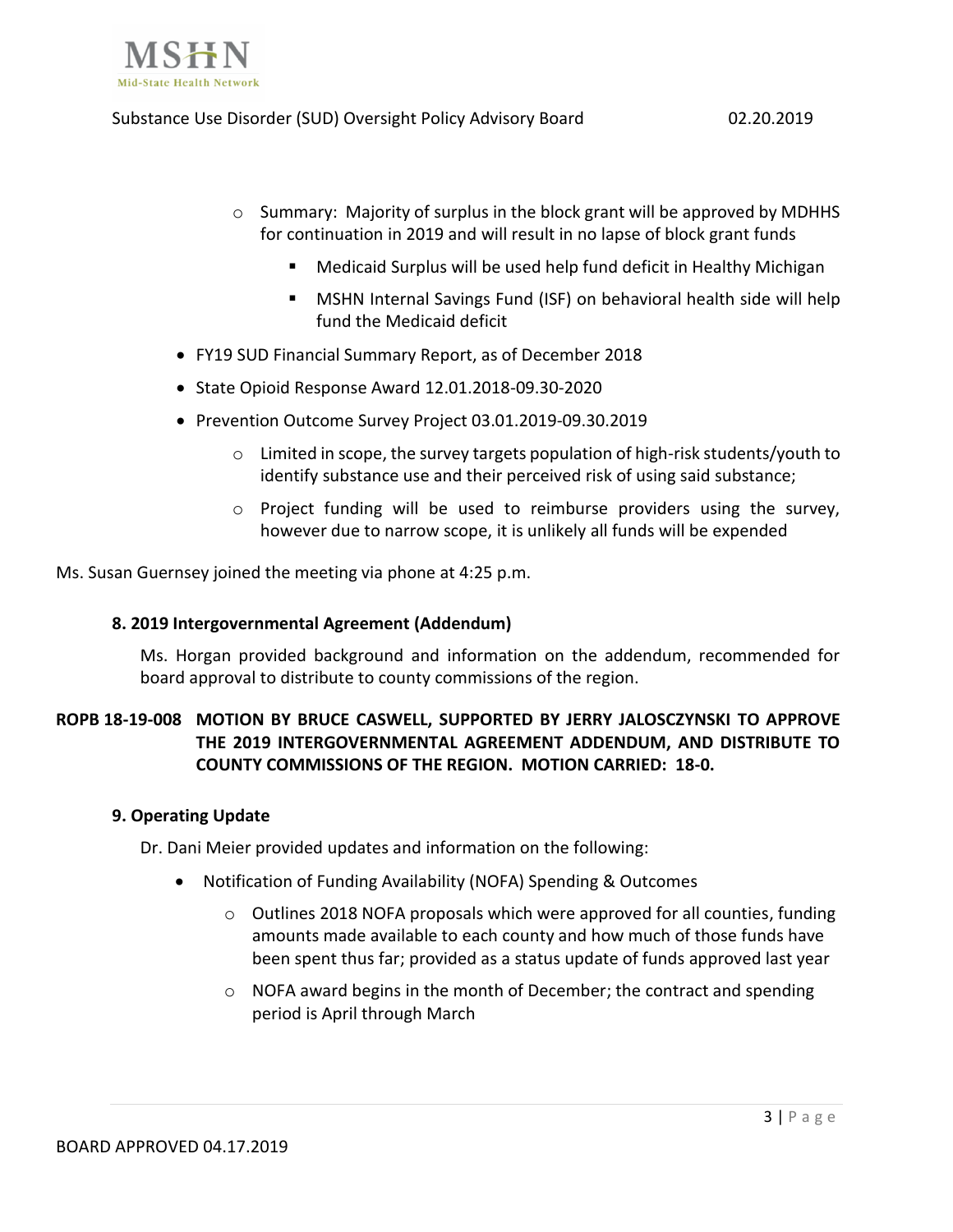

- $\circ$  PA2 funding allocation for the yearly operating budget is completely separate from NOFA funding awards
- $\circ$  The three counties not included in the listing did not have NOFA allocations last year
- Notification of Funding Availability (NOFA) Release
	- $\circ$  Notice was released November 1, 2018, and included request for letters of intent (LOIs) by November 30, 2018
	- o Internal reviews were conducted on LOIs which were received. Full proposals were requested of those which yielded potentially viable and useful projects within their respective counties
	- $\circ$  Thorough review of the full proposals received resulted in recommendations provided for board approval/action under a separate agenda item
		- o PA2 Funding Consideration Criteria (document provided in hardcopy for information only) is the set of criteria used to inform and guide staff in making decisions around PA2 funding and was previously approved by this board
			- An edit pertaining to the Accreditation section was identified; MSHN staff will revise to specify accreditation applies to treatment and prevention providers
- Talking Points for Preventing Youth Access to Marijuana
	- $\circ$  Speaks to educational efforts and youth prevention activities related to use of marijuana
	- o The Medical Directors of the ten PIHPs meet and have regular dialogue(s) around implications of recreational use of marijuana passing and how to market a campaign to youth and parents for educational purposes to address the lack of understanding around the impacts. The PIHPs are looking at information to pull together at the state level which could then be provided to prevention providers to substantiate efforts at the local level
- Review the Quarterly County-Specific Reports: FY18 4<sup>th</sup> Quarter and FY19 1<sup>st</sup> Quarter with updated narrative included in the folders.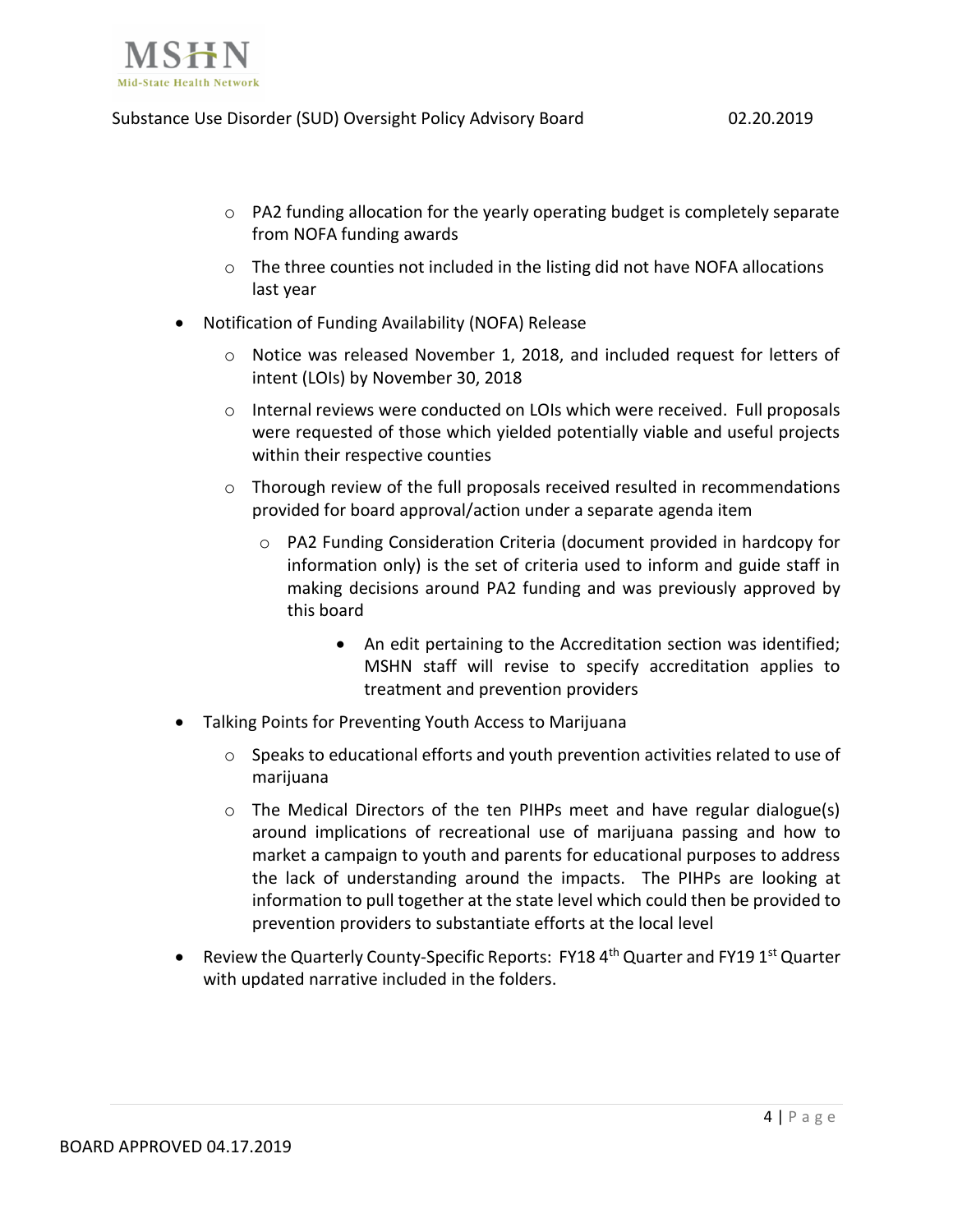

Substance Use Disorder (SUD) Oversight Policy Advisory Board 02.20.2019

# **10. FY19 Substance Use Disorder (SUD) Public Act 2 (PA2) Notification of Funding Availability (NOFA) Requests/Contract listing**

Ms. Carolyn Watters referenced the listing included within board meeting packets and provided an overview of the information. Notice was made of the following errors within the reporting documents:

- FY2019 PA2 Funding Recommendations by Provider (Page 36) specific to Catholic Charities of Shiawassee and Genesee Counties: New Provider Contract, not Renewal
- FY2019 PA2 Funding Recommendations By Provider (Page 37) specific to Wedgewood Christian Services/Newaygo County: New Provider Contract, not Renewal
- Comparison of FY2018 and FY2019 PA2 by County and Provider report (page 41) specific to Newaygo County: Randy's House listed twice; bottom listing should be that of Wedgewood Christian Services

Ms. Watters requested board approval of the FY19 NOFA Requests/Contract Listing listing, with edit to areas as identified.

# **ROBP 18-19-009 MOTION BY JERRY JALOSCZYNKSI, SUPPORTED BY CAROL KOENIG, TO APPROVE THE FY19 SUD PA2 NOFA REQUESTS/CONTRACT LISTING, WITH REVISIONS AS NOTED.**

- **ROPB 18-19-010 THE MAKER AND SECONDER OF THE MOTION, JERRY JALOCZYNSKI AND CAROL KOENIG, WITHDREW THEIR MOTION TO APPROVE THE FY19 SUD PA2 NOFA REQUESTS/CONTRACT LISTING.**
- **ROPB 18-19-011 MOTION BY BRYAN KOLK, SUPPORTED BY CAROL KOENIG, TO APPROVE THE FY19 SUD PA2 NOFA REQUESTS/CONTRACT LISTING AS PRESENTED, WITH REVISION AS NOTED AND WITH EXCEPTION OF WEDGEWOOD CHRISTIAN SERVICES OF NEWAYGO COUNTY, TO BE PRESENTED AT NEXT OVERSIGHT POLICY ADVISORY BOARD MEETING. MOTION CARRIED: 14-0. (Abstaining: Vicky Schultz, Deb Thalison and Kim Thalison; Voting Nay: Bob Luce).**

### **11. Chief Financial Officer Update**

Ms. Leslie Thomas provided background and information on Block Grant and PA2 Allocation Methodology, as a follow-up to the October 2018 board meeting. Methodology options were reviewed in detail.

Following presentation of the options by Ms. Thomas, request was made by the board for follow-up information (email) to include mathematical formulas and the variances specific to each option. Ms. Horgan reminded board members this item was brought to the board per